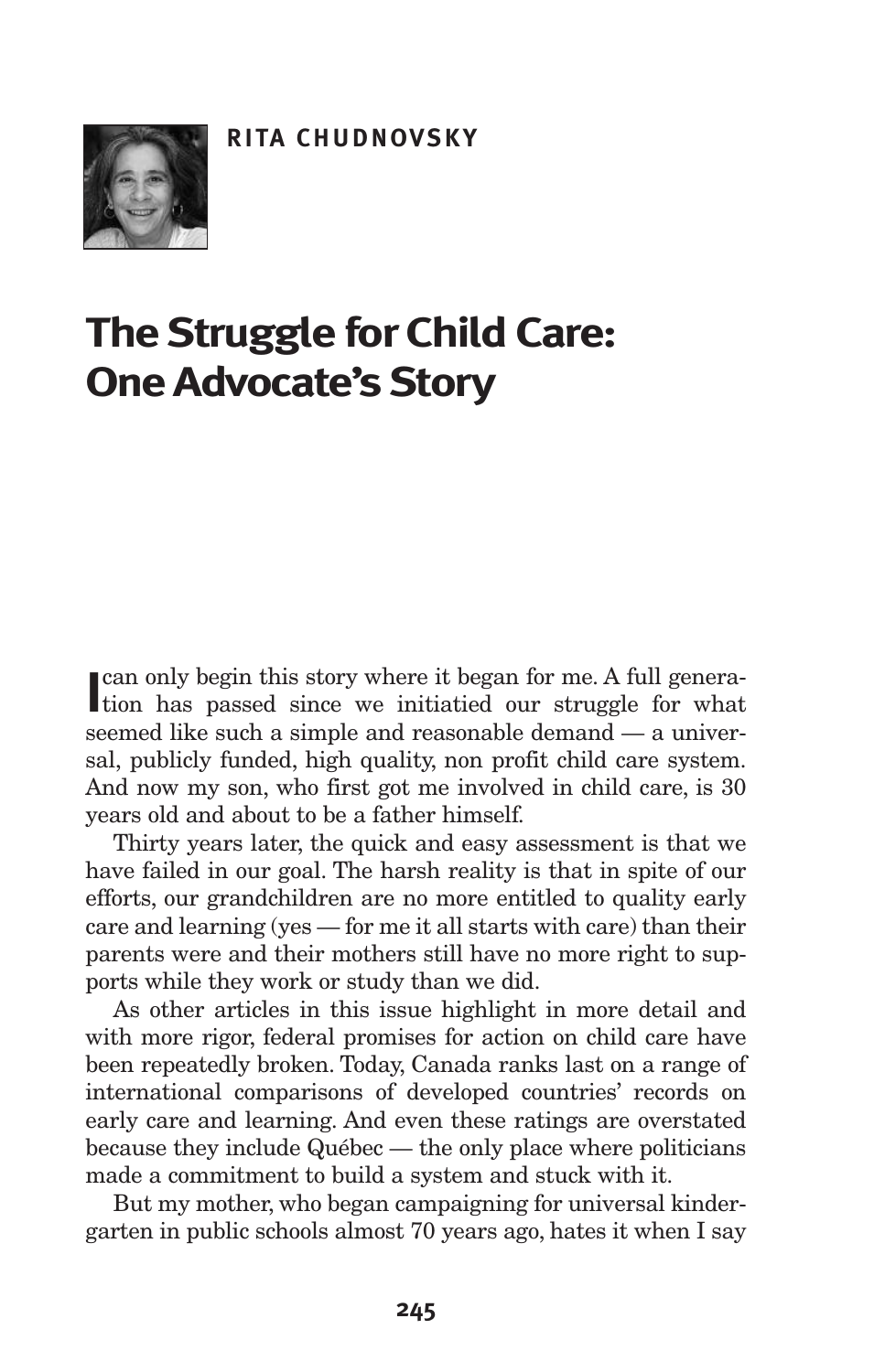that we have "failed". She patiently reminds me that "we have worked so hard","we have made progress" and that "real change takes time".

The fact that I am writing this article today indicates that I agree with her. For me, the more accurate assessment of our story is that we haven't won a child care system yet — but on our journey we have achieved some remarkable successes.

# **The struggle**

We certainly have worked hard. We knew from our roots in the women's movement that our demand for women's equality in the economic, social and political life of our communities was inextricably linked with our demand for child care. But as mothers of young children entered the labour force in unprecedented numbers and we were still without a child care system, we realized the need to broaden the base and case for child care. So we began to amass the evidence and break down the barriers.

A significant step came in 1998 when the Child Care Advocacy Association of Canada initiated the first cost-benefit analysis of a universal child care system in Canada — *The benefits and costs of good child care:The economic rationale for public investment in young children — A policy study*.

At the time, moving our argument into the economic realm was not an easy step to take. Many of us resisted thinking of our commitment to women and children in the business language of "investments". And there was no guarantee that traditional economic approaches would capture the true value of child care. But this seminal work by Gordon Cleveland and Michael Krashinsky successfully began to make the economic case for those who were not convinced by the "softer", "social" benefits.

Our struggle for universal child care also attracted the attention of epidemiologists and brain scientists. And, with all due respect to their work and expertise, their studies confirmed what mothers have always known — the first few years of life matter. Good experiences in the first years set the path for healthy development but poor care does harm.

We framed and reframed child care as a child development issue, a family policy issue, a poverty reduction strategy, a labour force attachment issue and a community building tool. We changed our language from daycare to child care to early learn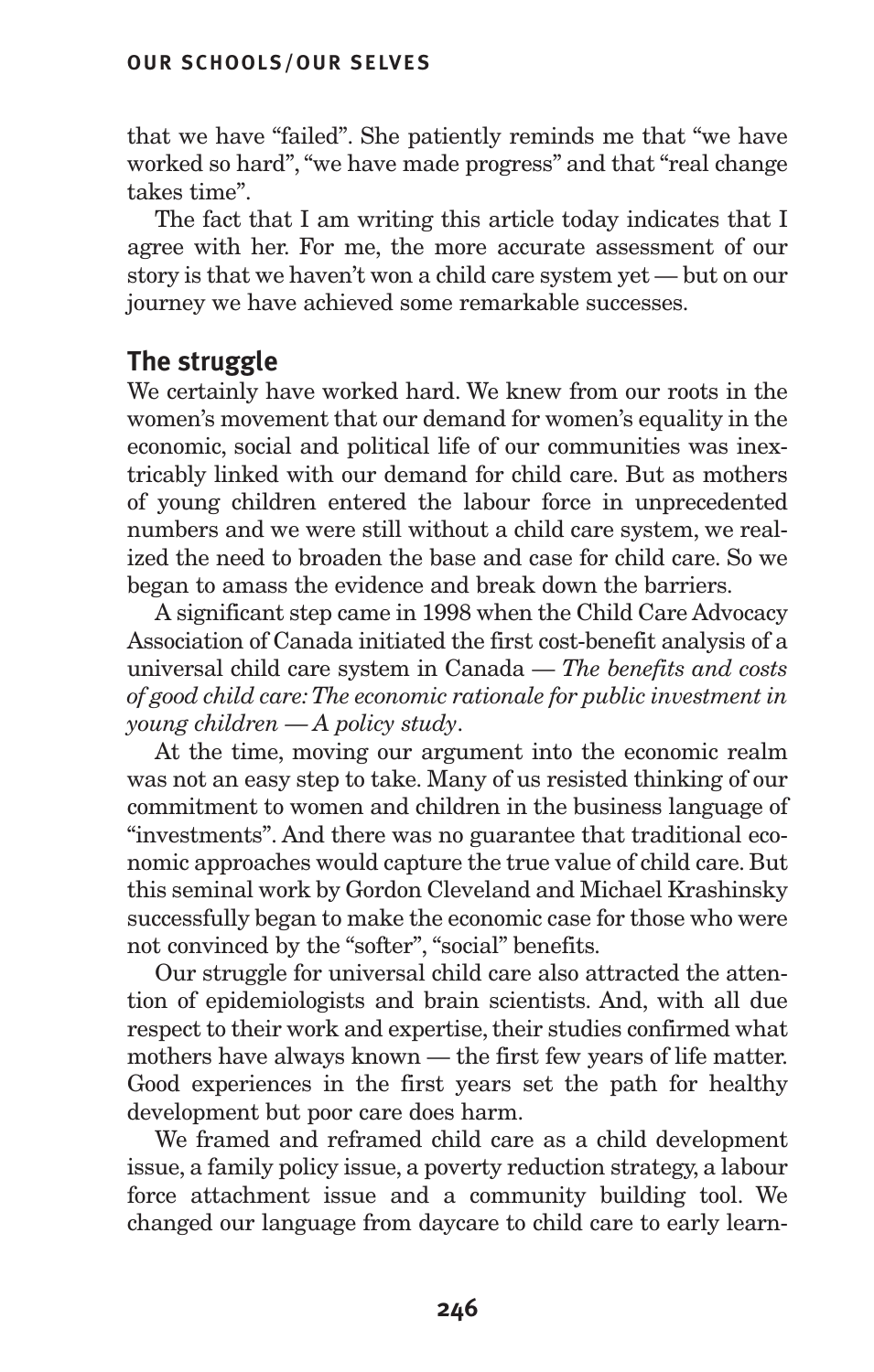ing and care. We worked to get business on our side. We reached out to all political parties. We looked for unlikely allies. And at each step along the way we integrated the latest evidence into our arguments and into the concrete solutions we offered for how a system could and would work. In fact, we designed the system, laid out an implementation plan, and developed a budget, even though no one had committed to building the system we need.

Over the decades, we built our collective capacity to confidently answer these key questions: Do Canadian families need child care? YES. Does the current approach work? NO. Is good quality care good for children? YES. Is public spending on child care a good investment? YES. Will the market take care of child care? NO. Is building a system that works affordable and doable? YES.

As Stephen Lewis so eloquently put it,

I've never seen an issue so extraordinarily well-documented. The materials are superb, every single aspect of this issue, of this objective, of this remarkable cause, has been analyzed and documented and thought about and written about *ad infinitum*. It's almost supernatural, the amount of contemplative and intellectual and emotional energy that has gone into the formulation of responses. 1

So we are proud, as we have a right to be, of our hard work.

## **Making progress**

And my mother is also right when she says we have made progress. In 2005 the federal government entered into historic agreements with provinces and territories to fund the first building blocks of a child care system. Even though this initiative did not last long enough to make a real difference, today an overwhelming majority of Canadians still agree with the need for government action on child care. In a poll conducted during the 2008 federal election, 85% of people in BC, my home province, agree that the lack of affordable child care is a serious issue and 90% believe government has an important role to play in helping families meet their child care needs. 2

While I know that opinion polls have their weaknesses, by any standard these numbers reflect a sea change in public attitude over the last 30 years. You would think that any politician would want to jump on the bandwagon and deliver.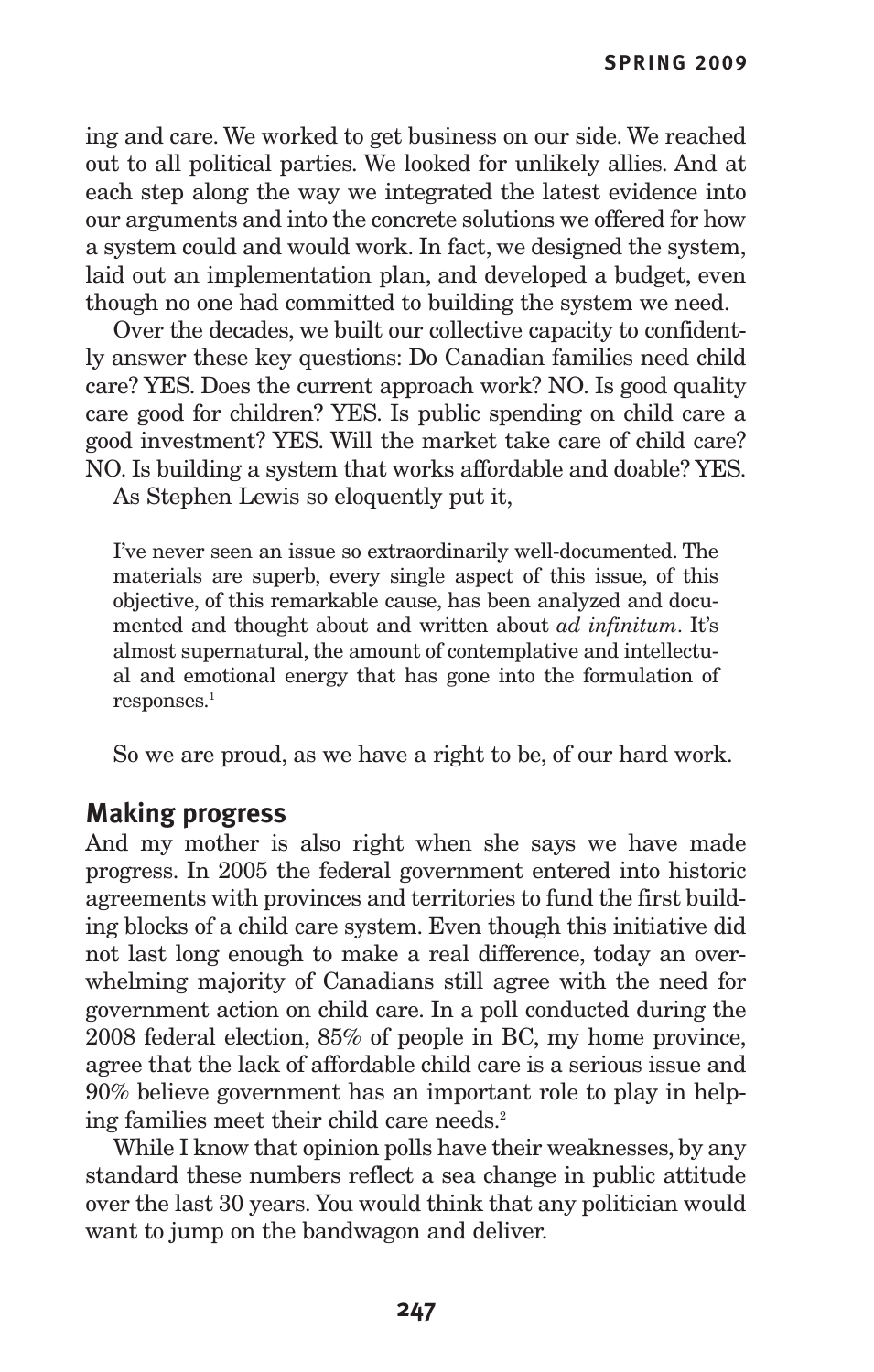#### **OUR SCHOOLS/OUR SELVES**

But for me, an even more important measure of our progress is the degree to which action on child care is supported across diverse sectors and is seen as an important part of the solution to a growing range of social justice and equity issues. Look at what the December 2008 issue of *Paediatric Child Health* had to say:

All children have the potential to thrive in and benefit from quality early childhood care and education. And all children in care settings have the right to the advantages of a nurturing and stimulating environment. It is not enough to simply 'look after' children while parents are away. Child care now goes hand-in-hand with opportunities for early learning, which helps children maximize their developmental potential…The Canadian Paediatric Society (CPS) believes that the only way to achieve sustained improvement is through a national strategy on early childhood education and care. 3

We couldn't have said it better ourselves.

Spend some time on the websites of the Child Care Advocacy Association of Canada or the Child Care Resource and Referral Unit and you will find articles about child care and women's equality, poverty reduction, crime prevention, economic growth, health care, unionization, Aboriginal self governance, literacy and educational achievement — just to name a few. From the former Edmonton Police Chief Doug McNally, to creative city theorist Richard Florida, to former Bank of Canada Governor David Dodge, to new U.S. President Barack Obama — almost everyone "gets it". Now, that's progress.

## **Over the long haul…**

And — yes, my mother is also right when she says that real change takes time. This wisdom has helped me understand that the change we seek is not simple at all. Rather, it is profound.

Our struggle for a universal, publicly funded, communityowned child care system directly challenges the dominant political ideology of the last 30 years — an ideology that says government is the problem and tax cuts the solution; the marketplace is the measure of true value; and individual pursuit of wealth is the highest goal. In this context, our message--that we are collectively responsible for the care of our children and that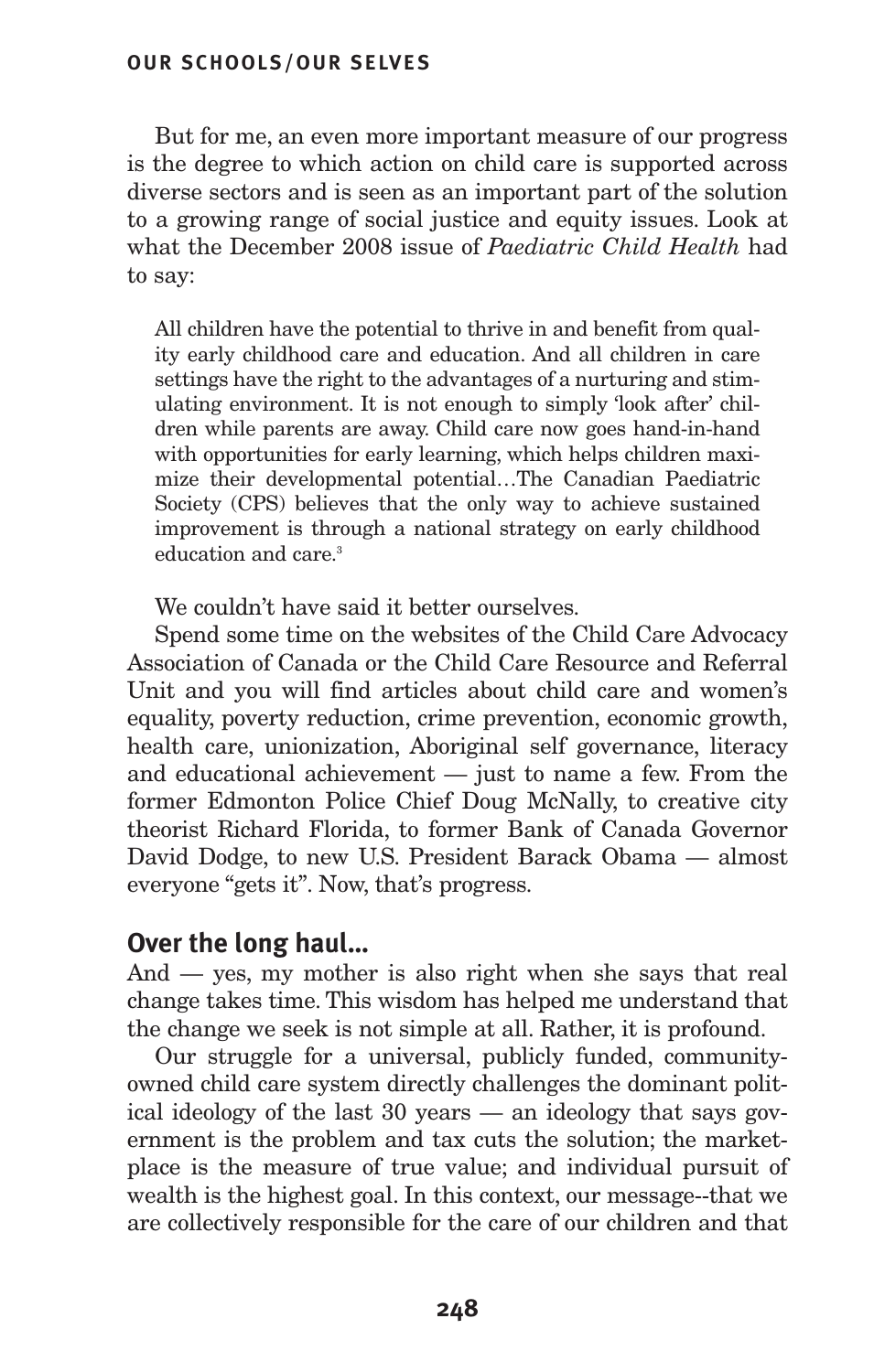our democratic structures, as imperfect as they may be, are the way to deliver on that responsibility — was and is radical.

I remember in the early 1990's being regularly asked what role business should play in meeting the child care needs of their workforce. My answer — "Why, they should pay their taxes" always got a good laugh.The proposition that taxes are best way to pay for some things was so outside the way in which the debate was framed that no one even took it seriously.

The very models that we use as examples of strong, publicly funded universal systems — health care and education — are under attack.The attacks come from those who have spent years undermining our confidence in these systems and then use this as an excuse to reduce public spending in order to open the door to the privatization and commodification of our own ability to take care of each other.

If swimming upstream against this ideological tide isn't enough, there is also the cost of introducing and building a new social program to consider. When the economy is bad and debt and deficit reduction the mantra of the day, it is next to impossible to get reluctant politicians and the Canadian public who have never experienced a quality child care system to make building a national system a priority.

Interestingly, during difficult times, Québec took a very different approach and introduced a comprehensive family policy — including the famous \$5- (now \$7-) a-day daycare. Québec moved quickly to make affordable child care available to thousands of families. It wasn't and still isn't perfect, but when a subsequent provincial government tried to eliminate the program, thousands of families were in the streets because they understood what they had to loose.

Yet all too predictably (and often successfully), politicians continue to trot out the old technique of patting us in the head while complaining about the difficult economic times that make it easy to praise the idea of child care while explaining "we just can't afford it right now."

Then, for much of the last decade, two things happened that brought the debate into sharper focus.

First, Canada and most provinces experienced tremendous economic growth and years of surpluses. As Jenny(s)-on-thespot, we child care advocates had been waiting for the window of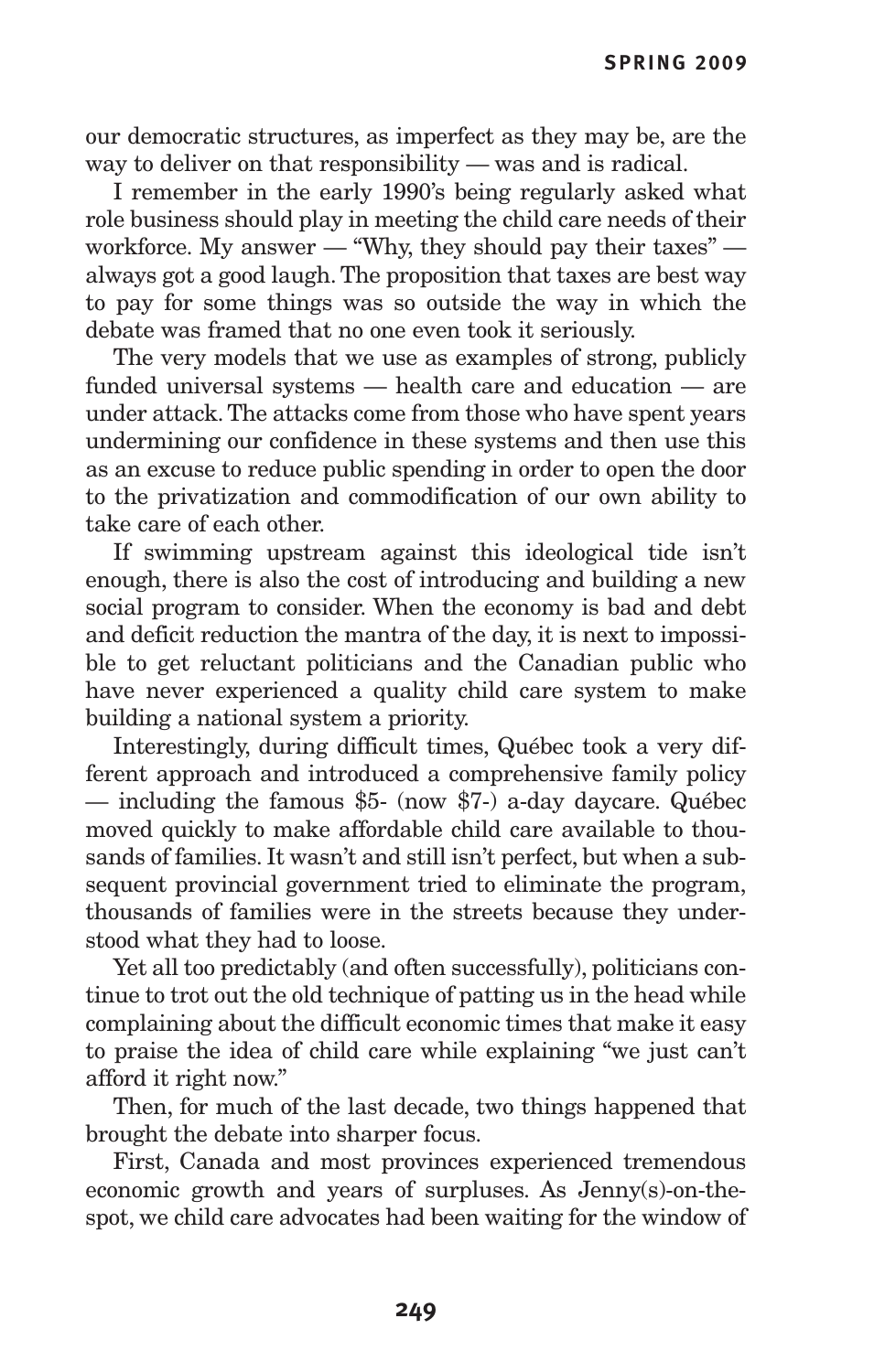opportunity that presented itself and took advantage of the economic growth to demonstrate that Canada (in my case BC) already had the funds required to build a child care system without raising taxes. But even in good economic times Canada didn't put the foundations of a quality child care system in place.

Then the world economy collapsed. All of a sudden the marketplace didn't look so perfect and people across the political

**Public spending to reduce the cost of child care will help families meet other pressing needs. And, during difficult times, child care makes it possible for parents to work, train, or retrain.**

spectrum remembered that when the chips are down the only things we can really count on are the democratic, public institutions that we collectively build. Public spending is back in vogue. Deficits are okay and invest-

ing in infrastructure to create jobs is at the top of the agenda.

As with other infrastructure projects, investment in child care creates jobs — many of which will go to women. Public spending to reduce the cost of child care will help families meet other pressing needs. And, during difficult times, child care makes it possible for parents to work, train, or retrain.

Child care also has additional benefits when compared to other infrastructure investments. Most importantly, it supports children while they become healthy, happy, active participants in our communities. In dollars and cents, this translates into reduced long-term demands on education, health, policing, and courts. In human terms, it translates into stronger, healthier families and communities.

It seemed to me that if surpluses and good economic times didn't move child care forward, perhaps this new understanding would. But once again public investment in child care still isn't making government's priority list.

## **A decade of lessons learned**

So what have we learned from the last decade? First, it's clear that it's not *really* about the money. At the peak of good economic times, the current federal government cancelled the first step that had been taken towards system-building and replaced it with individual payments to families--which cost us more than the amount that had been committed to building a chid care system.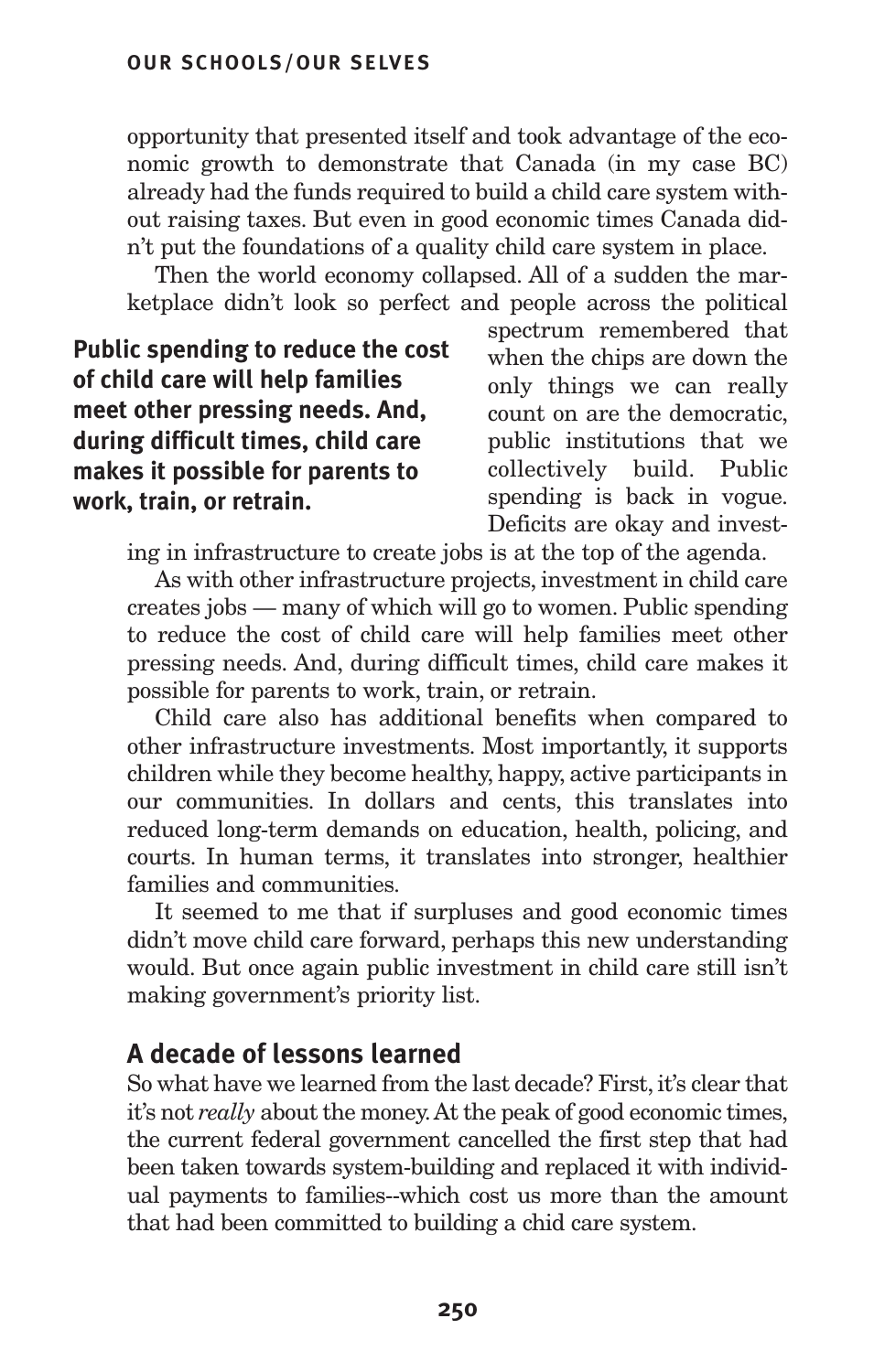It appears that the change we seek is even more complex and profound than reframing the role of government in a failed market — as big a task as that is. And after decades of demonstrating the need for a universal child care system, amassing the evidence and providing the solutions, my only answer to "why not?" takes me back to where we started.

It's about *women*! Not only about women's right to participate in the labour force  $-$  as key as that is  $-$  but about something even bigger. Our struggle for universal, publicly funded child care challenges some pretty deeply held values about the nature of caring — the traditional sphere of women's work, at home and in the economy.

While only a few social conservative still explicitly say women should go back home, scratch the surface of any "child care" discussion and you find patriarchal values. Values that don't fundamentally respect women's work of "caring" as essential to the health and wellbeing of individuals, families and communities. Values that still see caring as a private matter — not something that belongs in the public, collective sphere. As a result, we as a society still don't let young mothers feel proud when they give their children the opportunity to participate in great child care programs. And we still don't let early childhood educators feel proud about the value of their work.

Changing these values is real indeed and, as my mother says, it takes time.

Interestingly, this realization makes me more, rather than less, optimistic. First, it reassures me that if it was only a matter of the perfect letter (or the most convincing study or the most creative slogan), we would have the system already. And it makes me appreciate the successes we have achieved so far.

Most importantly, it makes me reflect on our movement's incredible capacity to advance our agenda in ways that reflect the very values and culture of the system we "fight" for. While we are clearly able to hold our own in male- dominated environments, we are grounded in and proud of our women's ways of knowing and being.

Our leadership is collective — not individual. It honours the unique contribution each of us brings to the table. Formal titles aren't important. In fact, they get in the way and attempts at hierarchies or majority rule go nowhere.